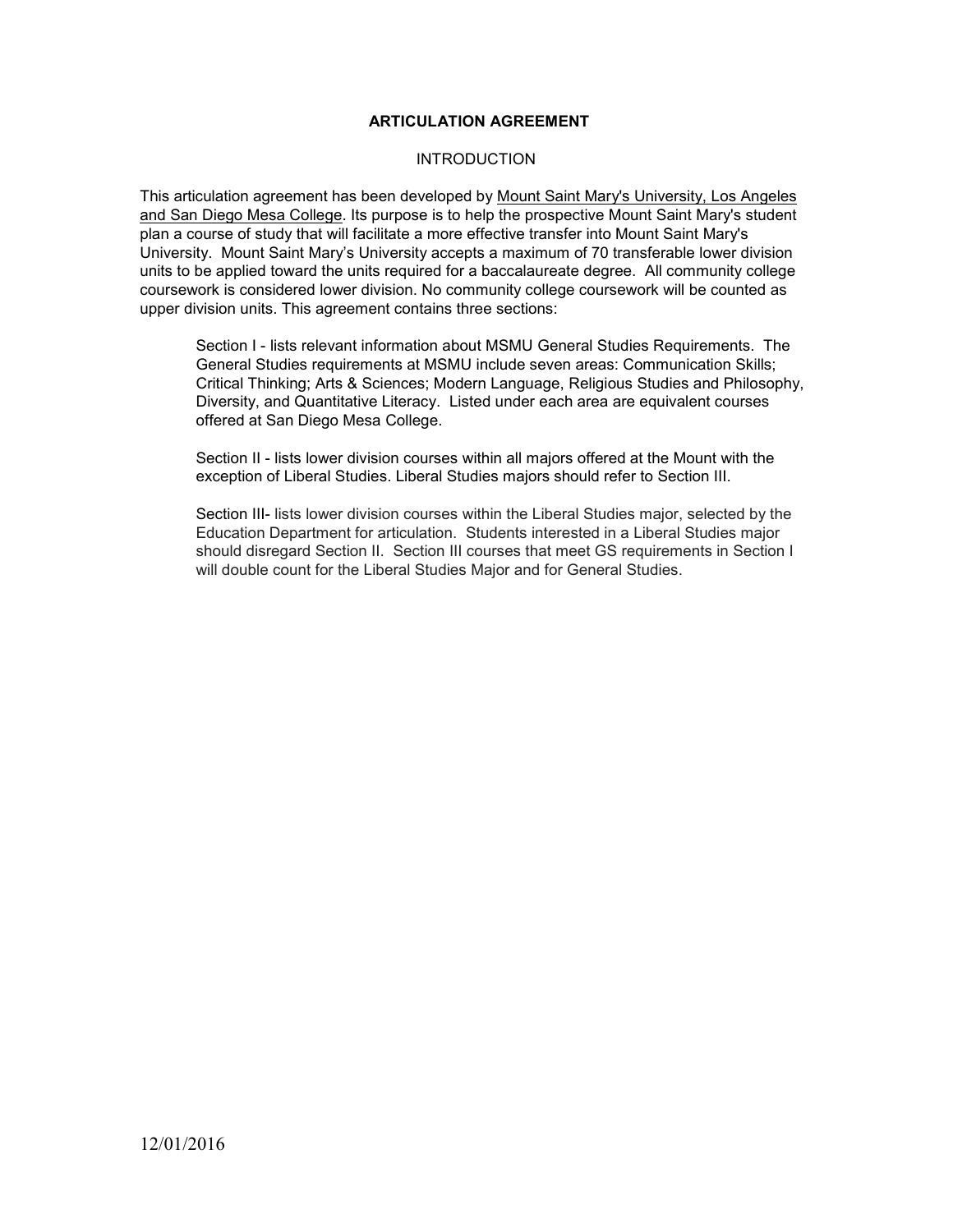# **MOUNT SAINT MARY'S UNIVERSITY, LOS ANGELES – SAN DIEGO MESA COLLEGE ARTICULATION AGREEMENT**

#### **SECTION I**

## **General Studies:**

| <b>I. Communication Skills</b>                                                                                                                                                                                                                                                                                 |                                                                                                                                                      |                                                                                                     |                                                                                                                                                                                                                                |                                                                            |                                                                                                                                                                                                                                                                                                            |
|----------------------------------------------------------------------------------------------------------------------------------------------------------------------------------------------------------------------------------------------------------------------------------------------------------------|------------------------------------------------------------------------------------------------------------------------------------------------------|-----------------------------------------------------------------------------------------------------|--------------------------------------------------------------------------------------------------------------------------------------------------------------------------------------------------------------------------------|----------------------------------------------------------------------------|------------------------------------------------------------------------------------------------------------------------------------------------------------------------------------------------------------------------------------------------------------------------------------------------------------|
| A. Written (6 units with grade C or better)                                                                                                                                                                                                                                                                    |                                                                                                                                                      |                                                                                                     |                                                                                                                                                                                                                                |                                                                            | <b>B. Oral (1-3 units)</b>                                                                                                                                                                                                                                                                                 |
| English 101, 105, 205                                                                                                                                                                                                                                                                                          |                                                                                                                                                      |                                                                                                     |                                                                                                                                                                                                                                | Communication Studies 103, 104, 117A                                       |                                                                                                                                                                                                                                                                                                            |
|                                                                                                                                                                                                                                                                                                                |                                                                                                                                                      | II. Critical Thinking (minimum 3 units)                                                             |                                                                                                                                                                                                                                |                                                                            |                                                                                                                                                                                                                                                                                                            |
|                                                                                                                                                                                                                                                                                                                | Philosophy 100, 101, 205                                                                                                                             |                                                                                                     |                                                                                                                                                                                                                                |                                                                            |                                                                                                                                                                                                                                                                                                            |
|                                                                                                                                                                                                                                                                                                                |                                                                                                                                                      | III. Arts and Sciences (minimum 21 units)                                                           |                                                                                                                                                                                                                                |                                                                            |                                                                                                                                                                                                                                                                                                            |
| A. Art/Music                                                                                                                                                                                                                                                                                                   |                                                                                                                                                      | At least one course must be taken in each of the following categories (A-G)<br><b>B.</b> Literature | C. History                                                                                                                                                                                                                     |                                                                            | D. Natural and<br><b>Physical Sciences</b>                                                                                                                                                                                                                                                                 |
| Architecture 126, 127<br>Art-Fine Art 100, 107,<br>109, 110, 111, 113,<br>115, 120, 125, 130<br>Black Studies 110,<br>111, 120<br>Chicano Studies 190.<br>230<br>Dance 181<br>Dramatic Arts 105,<br>150, 151<br>Fashion 120, 121<br>Humanities 101, 102<br>Music 100, 101, 102,<br>103, 105, 111, 125,<br>150A | 240                                                                                                                                                  | English 208, 210, 211,<br>215, 216, 220, 221,                                                       | Black Studies 140A,<br>140B, 145A<br><b>Chicano Studies</b><br>141A, 141B, 150<br>History 100, 101, 105,<br>106, 109, 110, 115A,<br>115B, 120, 121, 123,<br>130, 131, 132, 141,<br>142, 150, 151, 154<br>Political Science 103 |                                                                            | Anthropology 102,<br>104, 107<br>Astronomy 101, 111<br>Biology 107, 110, 115,<br>120, 160, 180, 205,<br>210A, 230, 235<br>Chemistry 100, 100L,<br>111, 111L, 152, 152L,<br>200, 200L<br>Geography 101, 101L<br>Geology 100, 101,<br>104, 120<br>Physical Science 100,<br>101, 120<br>Physics 100, 125, 195 |
| <b>E. Mathematics</b>                                                                                                                                                                                                                                                                                          |                                                                                                                                                      | <b>F. Social and Behavioral</b><br><b>Sciences</b>                                                  |                                                                                                                                                                                                                                |                                                                            | G. Contemporary<br><b>Economics or Politics</b>                                                                                                                                                                                                                                                            |
| Business 115<br>Mathematics 104, 116, 118,<br>119, 121, 122, 141, 150, 151<br>Psychology 258                                                                                                                                                                                                                   | Anthropology 103<br><b>Child Development 141</b><br>Economics 121<br>Political Science 103<br>Psychology 101, 121, 230,<br>260<br>Sociology 101, 125 |                                                                                                     |                                                                                                                                                                                                                                | Business 140<br>Economics 120<br>History 175<br>Political Science 102, 140 |                                                                                                                                                                                                                                                                                                            |
| V. Religious Studies and Philosophy<br>(Minimum 15 units; must include 3 units of Ethics and 3 units of a Philosophical Ideas<br>course)                                                                                                                                                                       |                                                                                                                                                      |                                                                                                     |                                                                                                                                                                                                                                |                                                                            |                                                                                                                                                                                                                                                                                                            |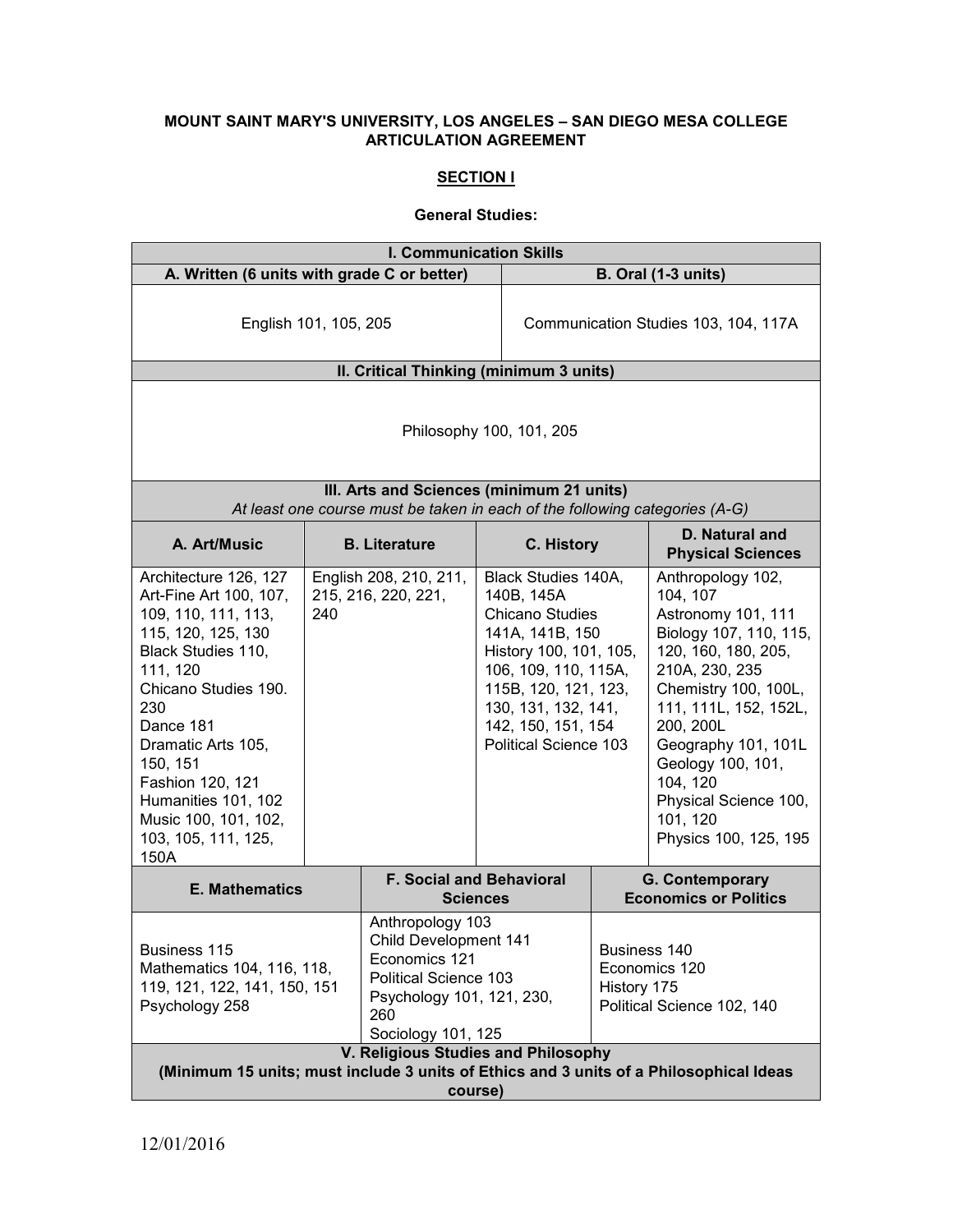| A. Religious Studies (6-9 units)                                                                                                                                                                       | B. Philosophy (6-9 units)                                                                                                                                   |  |  |  |
|--------------------------------------------------------------------------------------------------------------------------------------------------------------------------------------------------------|-------------------------------------------------------------------------------------------------------------------------------------------------------------|--|--|--|
| a. Scripture: Humanities 103, 104                                                                                                                                                                      | a. Philosophical Ideas: Philosophy 102A, 103,                                                                                                               |  |  |  |
| b. Christian Thought: no equivalent                                                                                                                                                                    | 104A, 104B, 109, 110, 111, 112, 125, 130                                                                                                                    |  |  |  |
| c. Christian Ethics: no equivalent                                                                                                                                                                     | b. Ethics: Philosophy 102B                                                                                                                                  |  |  |  |
| d. Religion & Religions: Humanities 106,                                                                                                                                                               | c. Philosophy Other: Philosophy 100, 101, 112,                                                                                                              |  |  |  |
| Philosophy 110                                                                                                                                                                                         | 205                                                                                                                                                         |  |  |  |
|                                                                                                                                                                                                        | <b>IV: Modern Language</b>                                                                                                                                  |  |  |  |
|                                                                                                                                                                                                        | A. A student who begins a language must complete course 1 and 2 of the same                                                                                 |  |  |  |
| language                                                                                                                                                                                               |                                                                                                                                                             |  |  |  |
|                                                                                                                                                                                                        | B. Students whose native language is not English may demonstrate academic                                                                                   |  |  |  |
|                                                                                                                                                                                                        | proficiency in English as a second language by passing the TOEFL examination                                                                                |  |  |  |
| with scores above 550.                                                                                                                                                                                 |                                                                                                                                                             |  |  |  |
|                                                                                                                                                                                                        | C. To meet the requirement students must demonstrate proficiency at the second                                                                              |  |  |  |
|                                                                                                                                                                                                        | semester level. If they have knowledge, and test into the second semester of the<br>language, they need only take the second semester course, i.e., Span 2. |  |  |  |
| D. Language courses must be college-level courses.                                                                                                                                                     |                                                                                                                                                             |  |  |  |
|                                                                                                                                                                                                        |                                                                                                                                                             |  |  |  |
|                                                                                                                                                                                                        | <b>VI: Diversity</b>                                                                                                                                        |  |  |  |
| Anthropology 103                                                                                                                                                                                       | Music 100, 109, 125                                                                                                                                         |  |  |  |
| Art-Fine Art 100, 113, 125, 130                                                                                                                                                                        | Philosophy 102A, 102B, 103, 110, 111, 125,                                                                                                                  |  |  |  |
| Child Development 141                                                                                                                                                                                  | 130                                                                                                                                                         |  |  |  |
| French 202                                                                                                                                                                                             | <b>Political Science 103</b>                                                                                                                                |  |  |  |
| History 120, 121, 123, 131, 132, 150<br>Humanities 106                                                                                                                                                 | Psychology 133                                                                                                                                              |  |  |  |
| Sociology 101, 125                                                                                                                                                                                     |                                                                                                                                                             |  |  |  |
|                                                                                                                                                                                                        | <b>VII: Quantitative Literacy</b>                                                                                                                           |  |  |  |
| A. QL1                                                                                                                                                                                                 | <b>B. QL2</b>                                                                                                                                               |  |  |  |
| Accounting 116A, 116B                                                                                                                                                                                  | Business 115                                                                                                                                                |  |  |  |
| Biology 130                                                                                                                                                                                            | Chemistry 200, 201                                                                                                                                          |  |  |  |
| Chemistry 160                                                                                                                                                                                          | Math 104, 116, 118, 119, 121, 122, 141, 150,                                                                                                                |  |  |  |
| Philosophy 100                                                                                                                                                                                         | 151, 245, 252                                                                                                                                               |  |  |  |
| Physical Science 100, 101                                                                                                                                                                              | Philosophy 101                                                                                                                                              |  |  |  |
| Psychology 255                                                                                                                                                                                         | Physics 100, 125, 126, 195, 196<br>Psychology 258                                                                                                           |  |  |  |
|                                                                                                                                                                                                        | <b>Disclaimer</b>                                                                                                                                           |  |  |  |
|                                                                                                                                                                                                        |                                                                                                                                                             |  |  |  |
| Other courses not listed in the above sections may be approved for general studies credit. To                                                                                                          |                                                                                                                                                             |  |  |  |
| ensure receiving the appropriate credit, please complete a transfer credit clearance form before                                                                                                       |                                                                                                                                                             |  |  |  |
| registering for the course. The advisement center will then determine the eligibility of the course.<br>Submission of a transfer credit clearance form does not guarantee approval of transfer credit. |                                                                                                                                                             |  |  |  |
|                                                                                                                                                                                                        |                                                                                                                                                             |  |  |  |
|                                                                                                                                                                                                        |                                                                                                                                                             |  |  |  |

| <b>SECTION II</b>                                                                                                                                                                                                           |
|-----------------------------------------------------------------------------------------------------------------------------------------------------------------------------------------------------------------------------|
| Disclaimer:                                                                                                                                                                                                                 |
| 1. Major course evaluations are based on our traditional baccalaureate program's major<br>requirements. WEC major requirements may vary from list. All students should consult<br>with advisors for requirement variations. |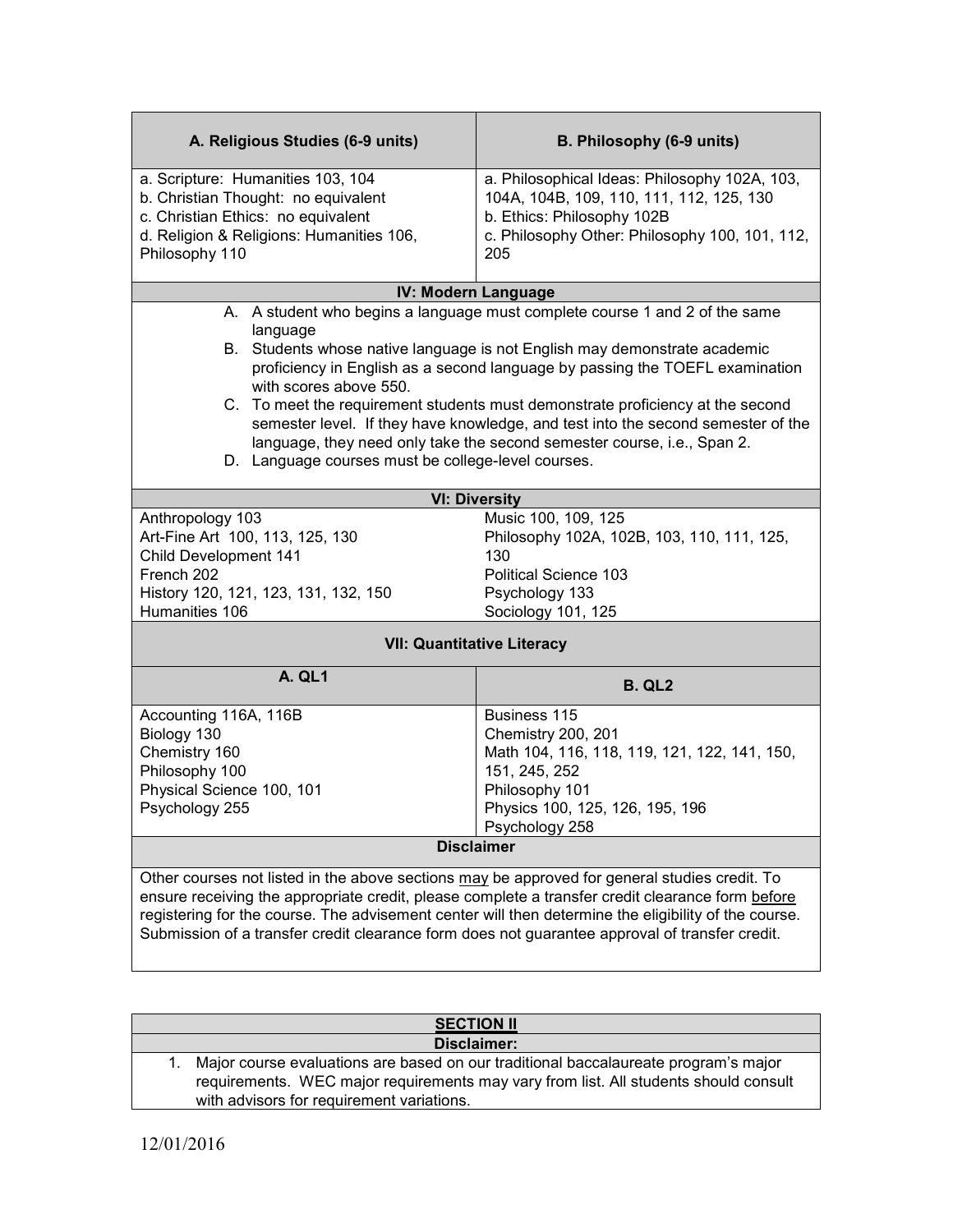2. All possible lower division courses for each major are listed. Please note, some majors have multiple course options for fulfilling the same degree requirement. Consult the current college catalog to determine if your specific major has "either/or" options with the courses listed below.

| <b>AMERICAN STUDIES</b> |                                               |                                                                                                   |
|-------------------------|-----------------------------------------------|---------------------------------------------------------------------------------------------------|
| <b>MSMU Course #</b>    | <b>MSMU Course Title</b>                      | San Diego Mesa College<br><b>Course # (Please refer to San</b><br>Diego Catalog for Course Title) |
| <b>BUS4</b>             | <b>Business Foundations &amp;</b><br>Analysis | <b>BUSE 100</b>                                                                                   |
| <b>BUS 5/POL 5</b>      | <b>Business Law I</b>                         | <b>BUSE 140</b>                                                                                   |
| <b>BUS 92/PHI 92</b>    | <b>Business Ethics</b>                        |                                                                                                   |
| <b>ENG 20</b>           | Great Works in American<br>Literature         |                                                                                                   |
| <b>ENG 26</b>           | Literature of the American<br>West            |                                                                                                   |
| POL <sub>1</sub>        | American Government and<br>Institutions       | <b>POLI 102</b>                                                                                   |
|                         | <b>APPLIED ETHICS</b>                         |                                                                                                   |
| <b>MSMU Course #</b>    | <b>MSMU Course Title</b>                      | San Diego Mesa College                                                                            |
|                         |                                               | <b>Course # (Please refer to San</b>                                                              |
|                         |                                               | Diego Catalog for Course Title)                                                                   |
| PHI <sub>5</sub>        | Introduction to Logic                         |                                                                                                   |
| <b>PHI 10</b>           | <b>Critical Thinking</b>                      | <b>PHIL 100</b>                                                                                   |
| <b>PHI 15</b>           | Introduction to Philosophy                    | <b>PHII 102A</b>                                                                                  |

| PHI <sub>5</sub> | Introduction to Logic           |                  |
|------------------|---------------------------------|------------------|
| <b>PHI 10</b>    | <b>Critical Thinking</b>        | <b>PHIL 100</b>  |
| <b>PHI 15</b>    | Introduction to Philosophy      | <b>PHIL 102A</b> |
| <b>PHI 16</b>    | Philosophy through Popular      |                  |
|                  | Culture                         |                  |
| <b>PHI 21</b>    | Moral Values and Ethical        | <b>PHIL 102B</b> |
|                  | Decisions                       |                  |
| <b>PHI 24</b>    | Socrates, Plato, and Aristotle  | <b>PHIL 104A</b> |
| <b>PHI 92</b>    | Introduction to Business Ethics |                  |
|                  |                                 |                  |

#### **ART**

| <b>MSMU Course #</b> | <b>MSMU Course Title</b>       | San Diego Mesa College<br><b>Course #</b> (Please refer to San<br>Diego Catalog for Course Title) |  |
|----------------------|--------------------------------|---------------------------------------------------------------------------------------------------|--|
| ART <sub>1</sub>     | Drawing I                      | <b>ARTF 155A, 210A</b>                                                                            |  |
| ART <sub>2</sub>     | Design I                       |                                                                                                   |  |
| ART <sub>4</sub>     | Painting I                     | <b>ARTF 165A</b>                                                                                  |  |
| ART <sub>7</sub>     | Experiences in the Visual Arts |                                                                                                   |  |
| <b>ART 12</b>        | Ceramics I                     | <b>ARTF 195A</b>                                                                                  |  |
| <b>ART 15</b>        | <b>Computer Graphics</b>       | <b>ARTF 150B</b>                                                                                  |  |
| <b>ART 24</b>        | Wood                           |                                                                                                   |  |
| <b>BIOCHEMISTRY</b>  |                                |                                                                                                   |  |
| <b>MSMU Course #</b> | <b>MSMU Course Title</b>       | San Diego Mesa College                                                                            |  |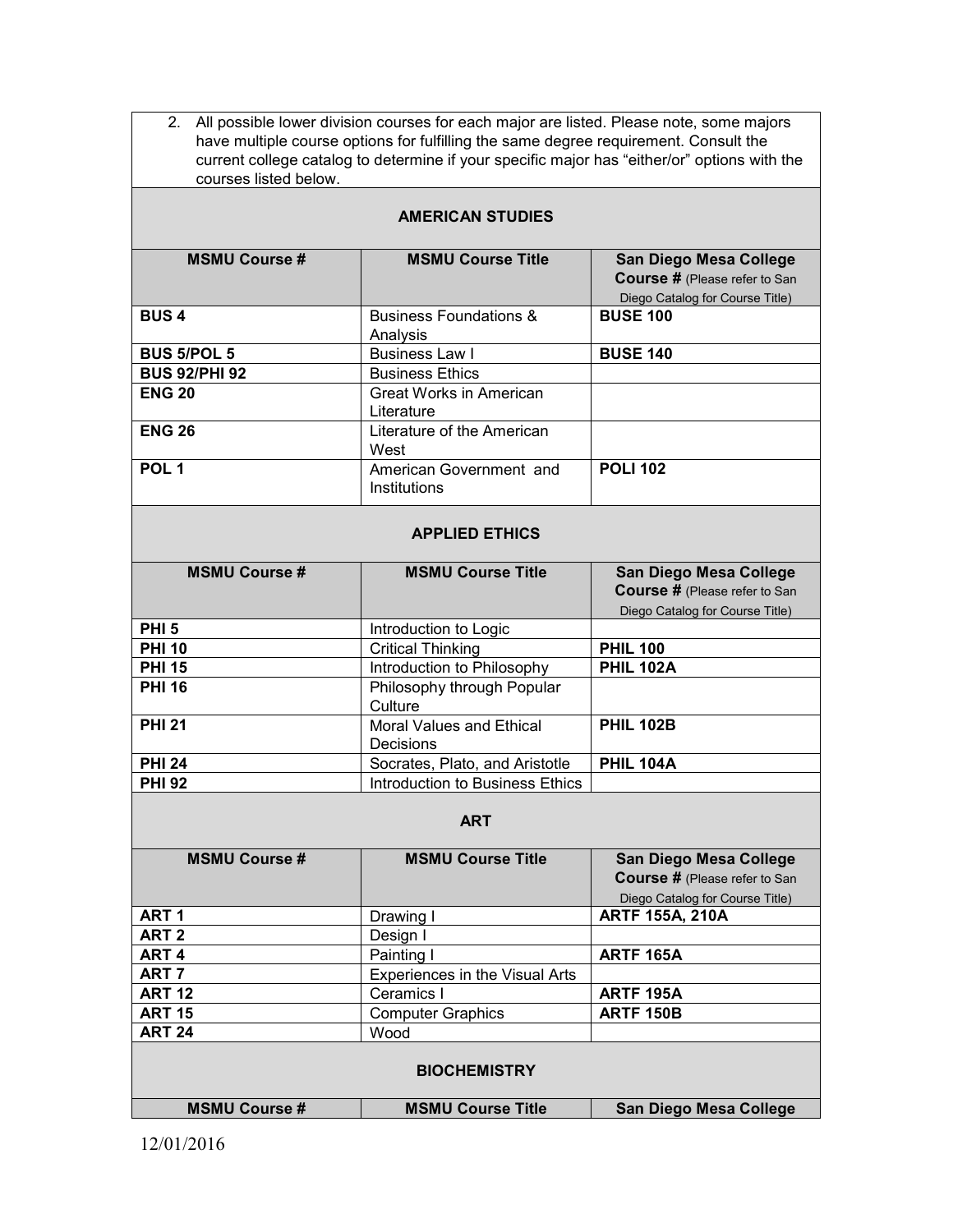|                                |                                                                   | <b>Course # (Please refer to San</b>               |
|--------------------------------|-------------------------------------------------------------------|----------------------------------------------------|
|                                |                                                                   | Diego Catalog for Course Title)                    |
| <b>BIO 1/L</b>                 | <b>Biological Dynamics</b>                                        | <b>BIOL 210A</b>                                   |
| <b>BIO 2/L</b>                 | <b>Biological Dynamics</b>                                        | <b>BIOL 210B</b>                                   |
| CHE 1A/L                       | General Chemistry/Lab                                             | <b>CHEM 200/200L</b>                               |
| CHE 1B/L                       | General Chemistry/Lab                                             | <b>CHEM 201/201L</b>                               |
| <b>CHE 6A/L</b>                | Organic Chemistry/Lab                                             | CHEM 231, 231L                                     |
| CHE 6B/L                       | Organic Chemistry/Lab                                             | <b>CHEM 233, 233L</b>                              |
| CIS <sub>2</sub>               | Introduction to Programming                                       |                                                    |
| <b>MTH 5A</b>                  | Calculus I                                                        | <b>MATH 121</b>                                    |
| MTH <sub>5B</sub>              | Calculus II                                                       | <b>MATH 122</b>                                    |
| <b>MTH 38</b>                  | Elements of Probability and                                       | <b>MATH 119</b>                                    |
|                                | <b>Statistics</b>                                                 |                                                    |
| PHY 1A                         | Introductory Physics IA                                           | <b>PHYS 125</b>                                    |
| PHY 1B/L                       | Introductory Physics IB/Lab                                       | <b>PHYS 126</b>                                    |
| <b>PHY 11A</b>                 | <b>Mechanics</b>                                                  | <b>PHYS 195</b>                                    |
| <b>PHY 11B</b>                 | Electricity, Magnetism and                                        | <b>PHYS 196</b>                                    |
|                                | Optics                                                            |                                                    |
|                                |                                                                   |                                                    |
|                                | <b>BIOLOGICAL SCIENCES</b>                                        |                                                    |
|                                |                                                                   |                                                    |
| <b>MSMU Course#</b>            | <b>MSMU Course Title</b>                                          | San Diego Mesa College                             |
|                                |                                                                   | Course # (Please refer to San                      |
|                                |                                                                   | Diego Catalog for Course Title)                    |
| <b>BIO 1/L</b>                 | <b>Biological Dynamics/Lab</b>                                    | <b>BIOL 210A</b>                                   |
| <b>BIO 2/L</b>                 | <b>Biological Dynamics/Lab</b>                                    | <b>BIOL 210B</b>                                   |
| <b>CHE 1A/D/L</b>              | General                                                           | <b>CHEM 200/200L</b>                               |
|                                | Chemistry/Discussion/Lab                                          |                                                    |
| CHE 1B/L                       | General Chemistry/Lab                                             | <b>CHEM 201/201L</b>                               |
| CHE 6A/L                       | Organic Chemistry/Lab                                             | <b>CHEM 231, 231L</b>                              |
| CHE 6B/L                       | Organic Chemistry/Lab                                             | <b>CHEM 233, 233L</b>                              |
| <b>MTH 38</b>                  | Elements of Probability and                                       | <b>MATH 119</b>                                    |
|                                | <b>Statistics</b>                                                 |                                                    |
| <b>PSY 40</b>                  | <b>Basic Statistical Methods</b>                                  | <b>PSYC 258</b>                                    |
| MTH <sub>5A</sub>              | Calculus I                                                        | <b>MATH 121</b>                                    |
| MTH <sub>5B</sub>              | Calculus II                                                       | <b>MATH 122</b>                                    |
| PHY 1A                         | <b>Introductory Physics IA</b>                                    | <b>PHYS 125</b>                                    |
| PHY 1B/L                       | Introductory Physics IB/Lab                                       | <b>PHYS 126</b>                                    |
| <b>BIO 50A/L</b>               | Human Anatomy/Lab                                                 | <b>BIOL 230</b>                                    |
| <b>BIO 50B/L</b>               | Human Physiology/Lab                                              | <b>BOL 235</b>                                     |
|                                |                                                                   |                                                    |
|                                | <b>BUSINESS ADMINISTRATION</b>                                    |                                                    |
|                                |                                                                   |                                                    |
| <b>MSMU Course #</b>           | <b>MSMU Course Title</b>                                          | San Diego Mesa College                             |
|                                |                                                                   | <b>Course # (Please refer to San</b>               |
|                                |                                                                   | Diego Catalog for Course Title)<br><b>BUSE 100</b> |
| <b>BUS4</b>                    | <b>Business Foundations and</b>                                   |                                                    |
|                                | Analysis<br><b>Business Law I</b>                                 |                                                    |
| <b>BUS 5</b><br><b>BUS 15A</b> |                                                                   | <b>BUSE 140</b>                                    |
| <b>BUS 15B</b>                 | <b>Accounting Principles I</b>                                    | ACCT 116A                                          |
| <b>BUS 16A</b>                 | <b>Accounting Principles II</b><br><b>Accounting Principles I</b> | <b>ACCT 116B</b>                                   |
|                                |                                                                   |                                                    |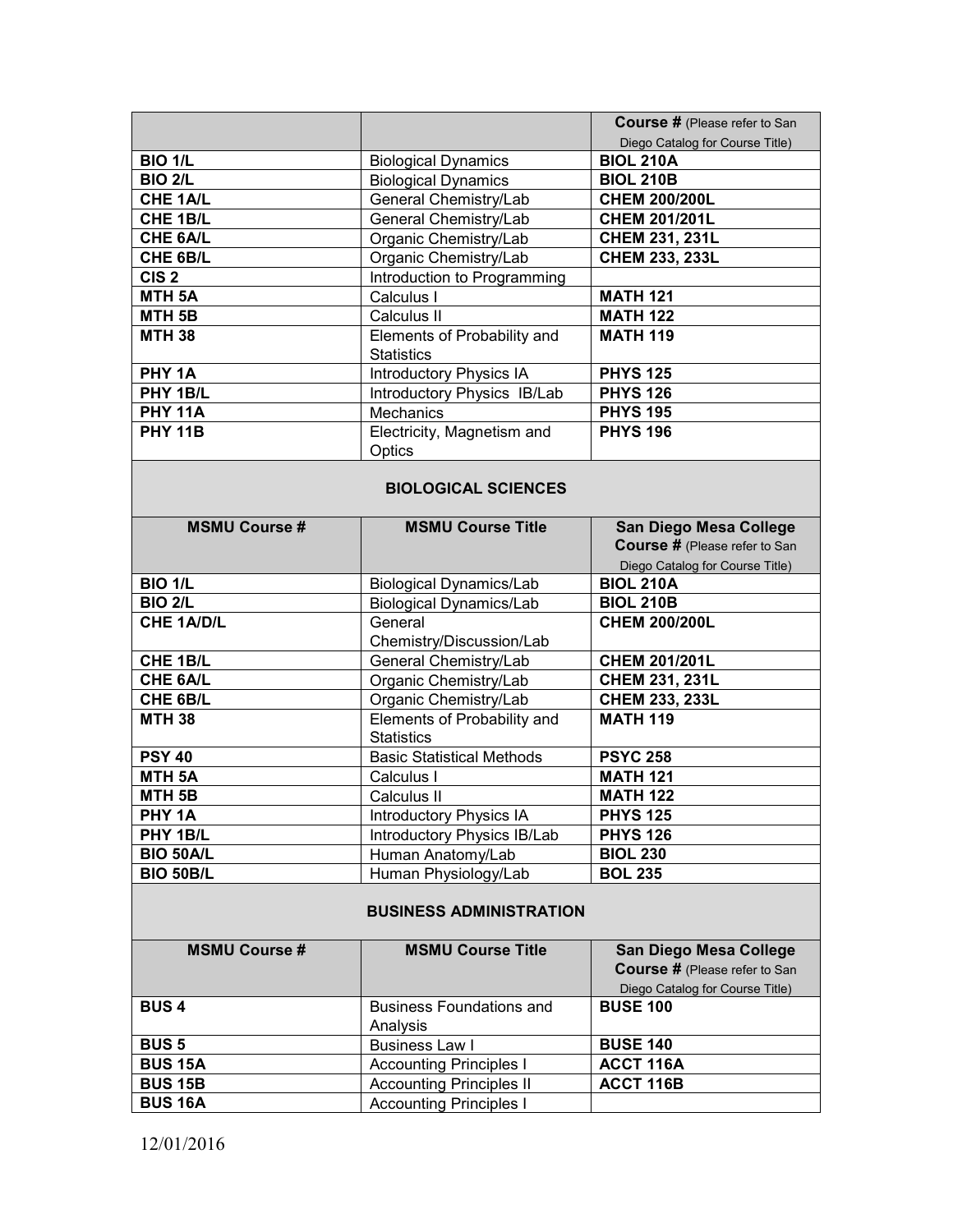| <b>BUS 16B</b>              | <b>Accounting Principles II</b>                     |                                 |  |
|-----------------------------|-----------------------------------------------------|---------------------------------|--|
| <b>BUS 21</b>               | The Essentials of Business                          | <b>BUSE 119</b>                 |  |
|                             | Writing and Presentation                            |                                 |  |
| <b>BUS 92/PHI 92</b>        | <b>Business Ethics</b>                              | <b>No Equivalent</b>            |  |
| ECO <sub>1</sub>            | Microeconomics                                      | <b>ECON 121</b>                 |  |
| ECO <sub>2</sub>            | Macroeconomics                                      | <b>ECON 120</b>                 |  |
| <b>MTH 28</b>               | Mathematical Analysis for                           | <b>MATH 116</b>                 |  |
|                             | <b>Business</b>                                     |                                 |  |
| <b>MTH 38</b>               | Elements of Probability and                         | <b>MATH 119</b>                 |  |
|                             | <b>Statistics</b>                                   |                                 |  |
| <b>SPE 10</b>               | Introduction to Communication                       | <b>COMS 103</b>                 |  |
|                             | <b>CHEMISTRY</b>                                    |                                 |  |
|                             |                                                     |                                 |  |
| <b>MSMU Course #</b>        | <b>MSMU Course Title</b>                            | San Diego Mesa College          |  |
|                             |                                                     | Course # (Please refer to San   |  |
|                             |                                                     | Diego Catalog for Course Title) |  |
| <b>CHE 1A/D/L</b>           | General                                             | <b>CHEM 200/200L</b>            |  |
|                             | Chemistry/Discussion/Lab                            |                                 |  |
| CHE 1B/L<br><b>CHE 6A/L</b> | General Chemistry/Lab                               | <b>CHEM 201/201L</b>            |  |
| CHE 6B/L                    | Organic Chemistry/Lab                               | <b>CHEM 231, 231L</b>           |  |
| CIS <sub>2</sub>            | Organic Chemistry/Lab                               | <b>CHEM 233, 233L</b>           |  |
| MTH <sub>5A</sub>           | Introduction to Programming                         |                                 |  |
|                             | Calculus I                                          | <b>MATH 121</b>                 |  |
| MTH <sub>5B</sub>           | Calculus II                                         | <b>MATH 122</b>                 |  |
| MTH <sub>5C</sub>           | Calculus III                                        |                                 |  |
| PHY <sub>1A</sub>           | Introductory Physics IA                             | <b>PHYS 125</b>                 |  |
| PHY 1B/L                    | Introductory Physics IB/Lab                         | <b>PHYS 126</b>                 |  |
| <b>PHY 11A</b>              | <b>Mechanics</b>                                    | <b>PHYS 195</b>                 |  |
| <b>PHY 11B</b>              | Electricity, Magnetism, and<br>Optics               | <b>PHYS 196</b>                 |  |
| <b>CHILD DEVELOPMENT</b>    |                                                     |                                 |  |
| <b>MSMU Course #</b>        | <b>MSMU Course Title</b>                            | San Diego Mesa College          |  |
|                             |                                                     | Course # (Please refer to San   |  |
|                             |                                                     | Diego Catalog for Course Title) |  |
| <b>BIO 10</b>               | <b>Health Science</b>                               |                                 |  |
| <b>EDU 32</b>               | Early Childhood Education:                          |                                 |  |
|                             | <b>Observation and Curriculum</b>                   |                                 |  |
|                             | Planning                                            |                                 |  |
| <b>EDU 33</b>               | The Visual & Performing Arts<br>for the Young Child |                                 |  |
| <b>EDU 37</b>               | Infant/Toddler Development<br>and Care              | <b>CHIL 175</b>                 |  |
| PSY <sub>1</sub>            | Introduction to Psychology                          | <b>PSYC 101</b>                 |  |
| <b>PSY 12</b>               | Child/Human Development                             | <b>PSYCH 230</b>                |  |
| SOC <sub>6</sub>            | The Family, Child and                               | <b>CHIL 141</b>                 |  |
|                             | Community                                           |                                 |  |
| <b>CRIMINOLOGY</b>          |                                                     |                                 |  |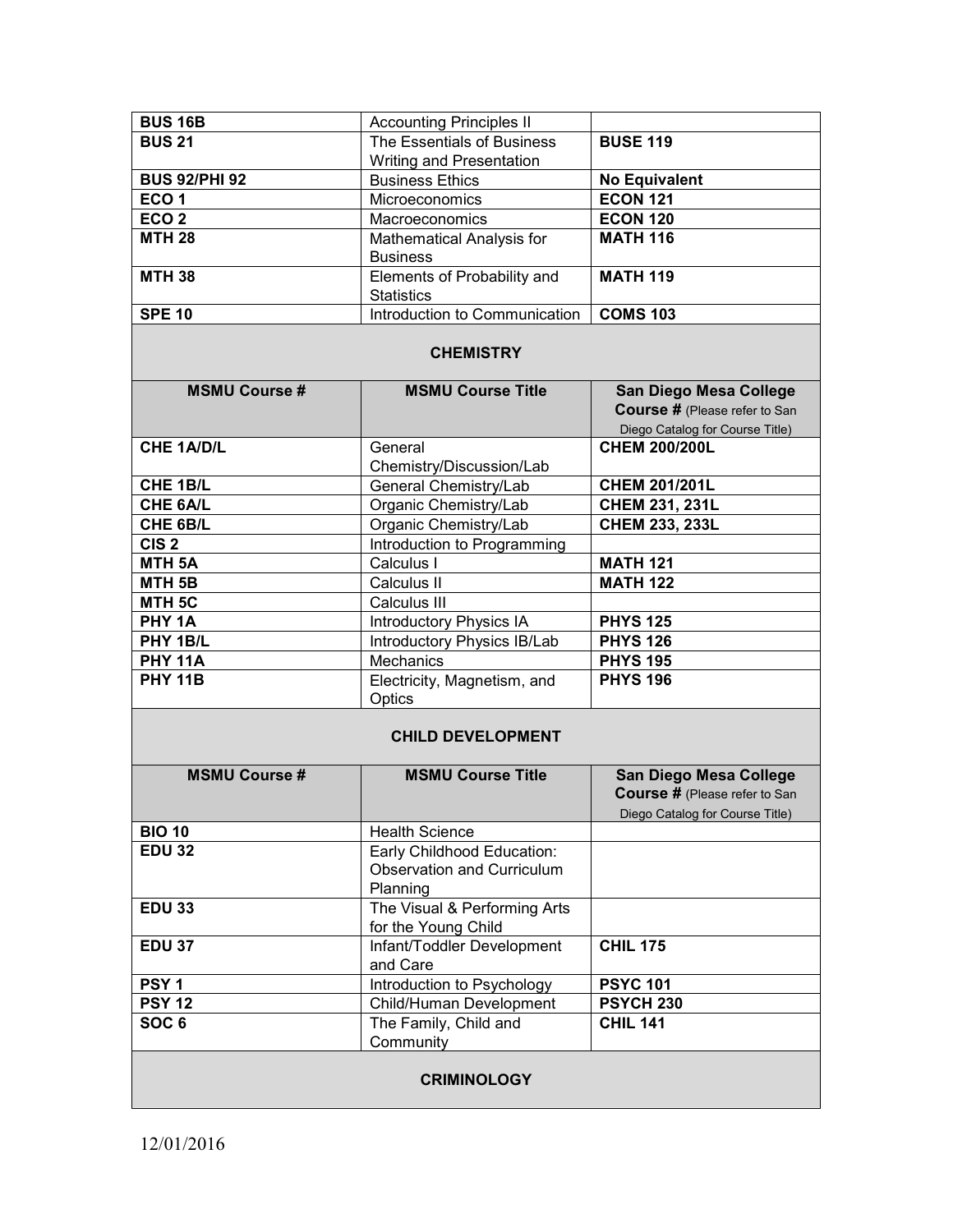| <b>MSMU Course #</b>                  | <b>MSMU Course Title</b>                                    | San Diego Mesa College<br>Course # (Please refer to San                                           |  |
|---------------------------------------|-------------------------------------------------------------|---------------------------------------------------------------------------------------------------|--|
|                                       |                                                             | Diego Catalog for Course Title)                                                                   |  |
| <b>SOC1</b>                           | Introduction to Sociology                                   | <b>SOCO 101</b>                                                                                   |  |
|                                       |                                                             |                                                                                                   |  |
|                                       | <b>ENGLISH</b>                                              |                                                                                                   |  |
| <b>MSMU Course #</b>                  | <b>MSMU Course Title</b>                                    | San Diego Mesa College                                                                            |  |
|                                       |                                                             | <b>Course # (Please refer to San</b>                                                              |  |
|                                       |                                                             | Diego Catalog for Course Title)                                                                   |  |
| <b>ENG1A</b>                          | Freshman English                                            | <b>ENGL 101</b>                                                                                   |  |
| <b>ENG1B</b>                          | Freshman English                                            | <b>ENGL 105 or 205</b>                                                                            |  |
| <b>ENG 5H</b>                         | Freshman Honors English                                     |                                                                                                   |  |
| <b>ENG 18</b>                         | Great Works in World                                        |                                                                                                   |  |
|                                       | Literature                                                  |                                                                                                   |  |
| <b>ENG 28</b>                         | Contemporary Issues in World<br>Literature                  |                                                                                                   |  |
| <b>ENG 70</b>                         | Western Literary Heritage                                   |                                                                                                   |  |
| <b>ENG 73</b>                         | Shakespeare                                                 | <b>ENGL 240</b>                                                                                   |  |
| HIS <sub>1</sub> A                    | <b>Western Civilization</b>                                 | <b>HIST 105</b>                                                                                   |  |
| HIS <sub>1B</sub>                     | <b>Western Civilization</b>                                 | <b>HIST 106</b>                                                                                   |  |
|                                       | FILM, MEDIA AND SOCIAL JUSTICE                              |                                                                                                   |  |
|                                       |                                                             |                                                                                                   |  |
| <b>MSMU Course #</b>                  | <b>MSMU Course Title</b>                                    | San Diego Mesa College<br>Course # (Please refer to San                                           |  |
| <b>BUS 15A</b>                        |                                                             | Diego Catalog for Course Title)<br>ACCT 116A                                                      |  |
| SOC <sub>1</sub>                      | <b>Accounting Principles I</b><br>Introduction to Sociology | <b>SOCO 101</b>                                                                                   |  |
| <b>MUS3</b>                           | <b>Discovering Music</b>                                    | <b>MUSI 150A</b>                                                                                  |  |
|                                       | Fundamentals                                                |                                                                                                   |  |
| <b>MUS 13</b>                         | <b>Applied Music:</b>                                       |                                                                                                   |  |
|                                       | Instrumental/Vocal for Non-                                 |                                                                                                   |  |
|                                       | <b>Music Majors</b>                                         |                                                                                                   |  |
| <b>FRENCH AND FRANCOPHONE STUDIES</b> |                                                             |                                                                                                   |  |
| <b>MSMU Course #</b>                  | <b>MSMU Course Title</b>                                    | San Diego Mesa College<br><b>Course # (Please refer to San</b><br>Diego Catalog for Course Title) |  |
| FRE <sub>1</sub>                      | <b>Elementary French I</b>                                  | <b>FREN 101</b>                                                                                   |  |
| FRE <sub>2</sub>                      | <b>Elementary French II</b>                                 | <b>FREN 102</b>                                                                                   |  |
| FRE <sub>3</sub>                      | Intermediate French III                                     | <b>FREN 201</b>                                                                                   |  |
| FRE <sub>4</sub>                      | Intermediate French IV                                      | <b>FREN 202</b>                                                                                   |  |
|                                       |                                                             |                                                                                                   |  |
| <b>GERONTOLOGY</b>                    |                                                             |                                                                                                   |  |
| <b>MSMU Course #</b>                  | <b>MSMU Course Title</b>                                    | <b>San Diego Mesa College</b>                                                                     |  |
|                                       |                                                             | <b>Course # (Please refer to San</b>                                                              |  |
|                                       |                                                             | Diego Catalog for Course Title)                                                                   |  |
| <b>BIO 50A</b>                        | Human Anatomy                                               | <b>BIOL 230</b>                                                                                   |  |
| <b>SOC 13</b>                         | <b>Anatomy for Social Services</b>                          |                                                                                                   |  |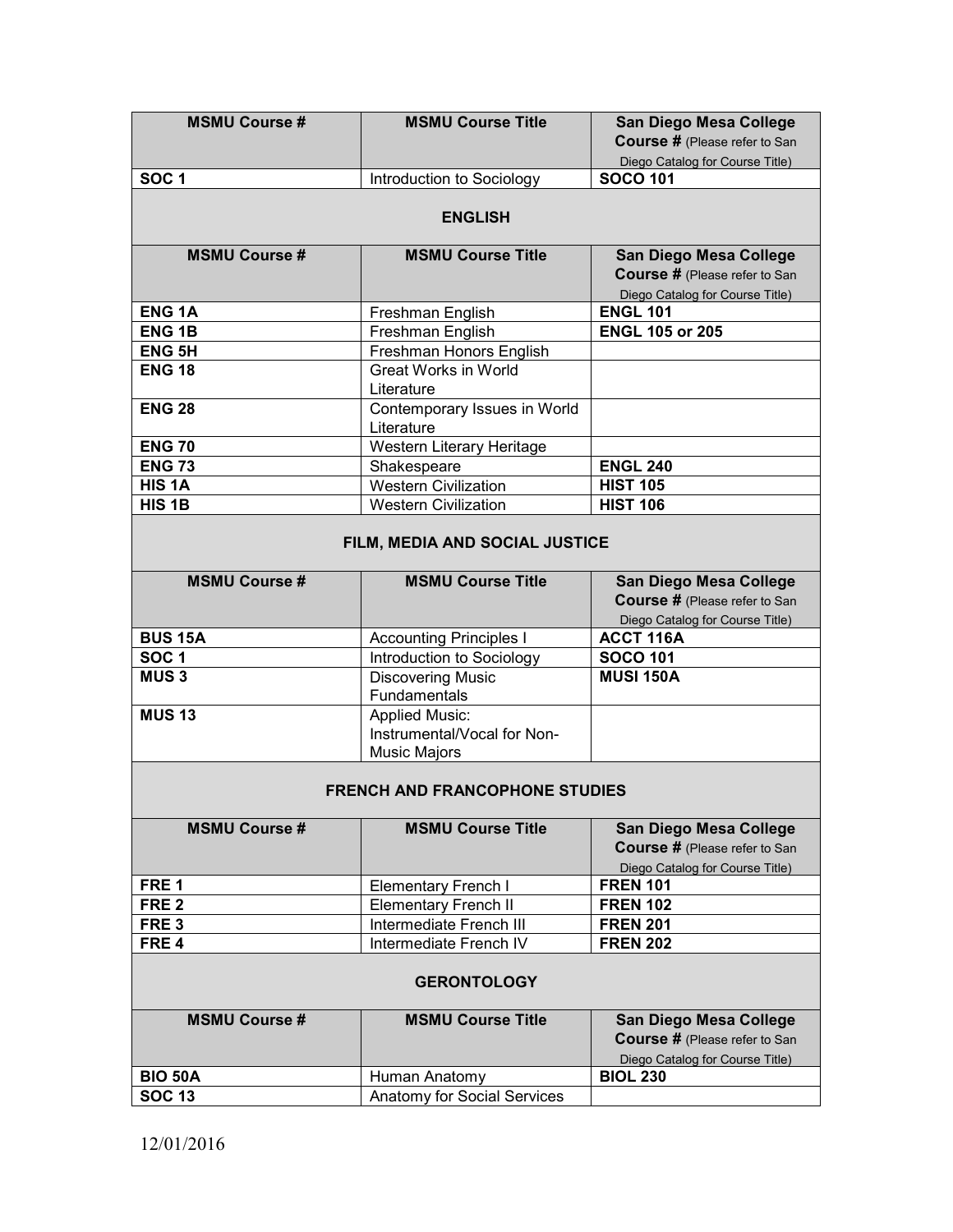| <b>GLOBAL POLITICS</b> |                                             |                                                                                                   |  |  |
|------------------------|---------------------------------------------|---------------------------------------------------------------------------------------------------|--|--|
| <b>MSMU Course #</b>   | <b>MSMU Course Title</b>                    | <b>San Diego Mesa College</b><br>Course # (Please refer to San<br>Diego Catalog for Course Title) |  |  |
| ECO <sub>2</sub>       | Macroeconomics                              | <b>ECON 120</b>                                                                                   |  |  |
| <b>HIST 25</b>         | <b>Cultural and Historical</b><br>Geography |                                                                                                   |  |  |
| POL <sub>2</sub>       | Introduction to World Politics              | <b>POLI 103</b>                                                                                   |  |  |
| <b>RST 23</b>          | Spiritual Journeys of Women                 |                                                                                                   |  |  |
|                        | <b>HEALTHCARE POLICY</b>                    |                                                                                                   |  |  |
| <b>MSMU Course #</b>   | <b>MSMU Course Title</b>                    | San Diego Mesa College<br><b>Course # (Please refer to San</b><br>Diego Catalog for Course Title) |  |  |
| <b>BIO 10</b>          | <b>Health Science</b>                       |                                                                                                   |  |  |
| POL <sub>1</sub>       | American Government and<br>Institutions     | <b>POLI 102</b>                                                                                   |  |  |
| POL <sub>2</sub>       | Introduction to World Politics              | <b>POLI 103</b>                                                                                   |  |  |
| PSY <sub>1</sub>       | Introduction to Psychology                  | <b>PSYC 101</b>                                                                                   |  |  |
| <b>HISTORY</b>         |                                             |                                                                                                   |  |  |
| <b>MSMU Course #</b>   | <b>MSMU Course Title</b>                    | San Diego Mesa College<br>Course # (Please refer to San<br>Diego Catalog for Course Title)        |  |  |
| HIS 1A                 | <b>Western Civilization</b>                 | <b>HIST 105</b>                                                                                   |  |  |
| HIS <sub>1B</sub>      | <b>Western Civilization</b>                 | <b>HIST 106</b>                                                                                   |  |  |
| HIS <sub>3</sub>       | <b>World History</b>                        |                                                                                                   |  |  |
|                        | <b>MATHEMATICS</b>                          |                                                                                                   |  |  |
| <b>MSMU Course #</b>   | <b>MSMU Course Title</b>                    | San Diego Mesa College<br>Course # (Please refer to San<br>Diego Catalog for Course Title)        |  |  |
| CIS <sub>2</sub>       | Introduction to Programming                 |                                                                                                   |  |  |
| MTH <sub>5A</sub>      | Calculus I                                  | <b>MATH 121</b>                                                                                   |  |  |
| MTH <sub>5B</sub>      | Calculus II                                 | <b>MATH 122</b>                                                                                   |  |  |
| MTH <sub>5C</sub>      | Calculus III                                |                                                                                                   |  |  |
| MTH <sub>8</sub>       | Transition to Higher Math                   |                                                                                                   |  |  |
| PHY 1BL                | <b>Introductory Physics</b><br>Laboratory   | <b>PHYS 126</b>                                                                                   |  |  |
| <b>PHY 11A</b>         | Mechanics                                   | <b>PHYS 195</b>                                                                                   |  |  |
| <b>PHY 11B</b>         | Electricity, Magnetism, and<br>Optics       | <b>PHYS 196</b>                                                                                   |  |  |
| <b>MUSIC</b>           |                                             |                                                                                                   |  |  |
| <b>MSMU Course #</b>   | <b>MSMU Course Title</b>                    | San Diego Mesa College<br><b>Course # (Please refer to San</b>                                    |  |  |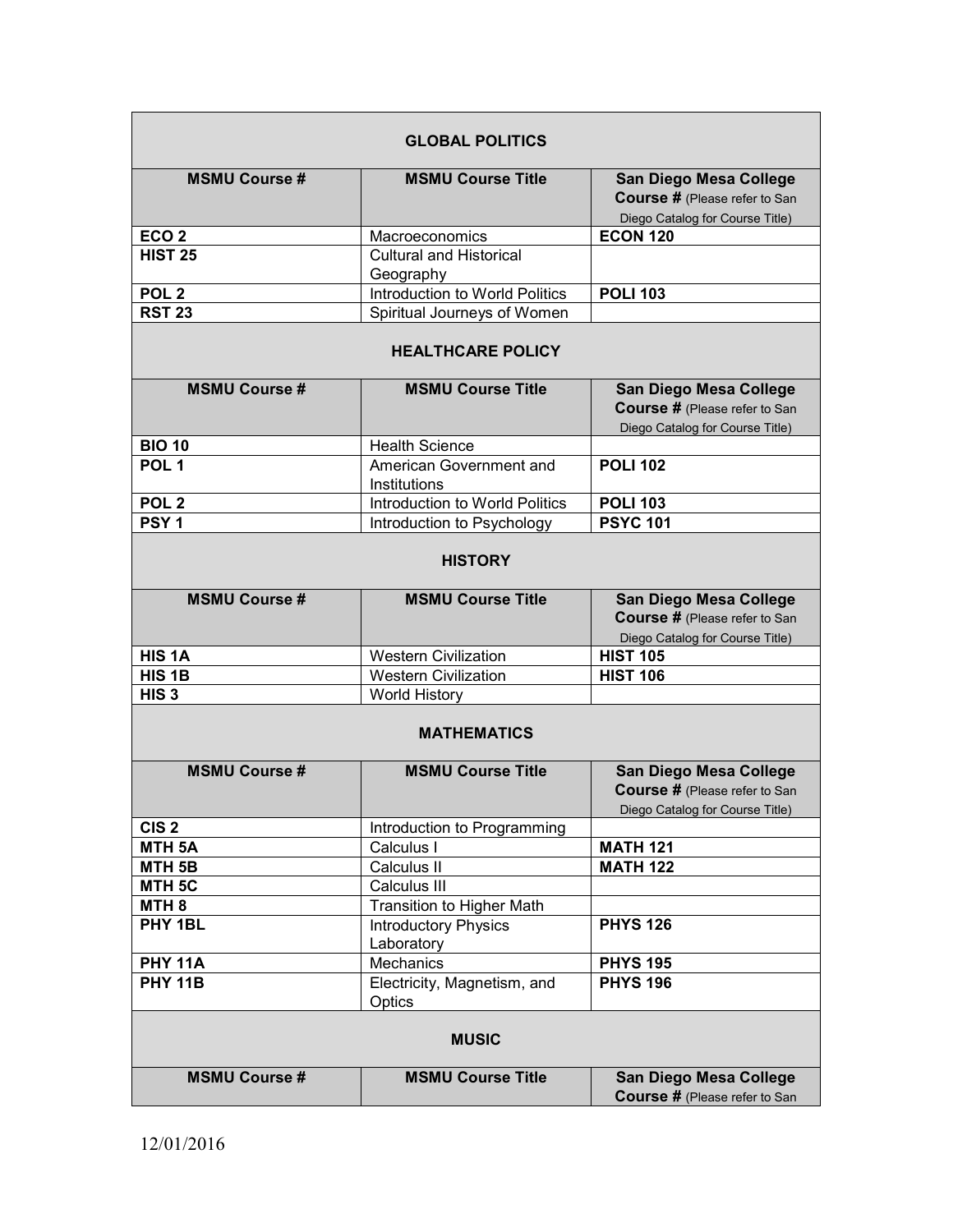|                |                                   | Diego Catalog for Course Title) |
|----------------|-----------------------------------|---------------------------------|
| <b>MUS 1AB</b> | Musicianship I                    |                                 |
| <b>MUS 1CD</b> | Musicianship I                    |                                 |
| <b>MUS 2AB</b> | Musicianship II                   |                                 |
| <b>MUS 6</b>   | Varieties of Music                | <b>MUSI 100</b>                 |
| <b>MUS 11</b>  | <b>Functional Keyboard Skills</b> |                                 |
| <b>MUS 15</b>  | <b>Applied Music</b>              | MUSI 247A, 247B, 247C,<br>247D  |
| <b>MUS 16</b>  | Music of World Cultures           | <b>MUSI 109</b>                 |
| <b>MUS 17</b>  | Women in Music                    |                                 |
| <b>MUS 24A</b> | Surveys of the History and        | <b>MUSI 101</b>                 |
|                | Literature of Music               |                                 |
| <b>MUS 24B</b> | Surveys of the History and        | <b>MUSI 101</b>                 |
|                | <b>Literature of Music</b>        |                                 |
| <b>MUS 24C</b> | Surveys of the History and        | <b>MUSI 102</b>                 |
|                | <b>Literature of Music</b>        |                                 |
| <b>MUS 25</b>  | <b>Music Masterpieces</b>         |                                 |
| <b>MUS 26</b>  | <b>Brass &amp; Percussion</b>     |                                 |
|                | Instruments: Introductory         |                                 |
|                | Techniques                        |                                 |
| <b>MUS 27</b>  | <b>Woodwind Instruments:</b>      |                                 |
|                | Introductory Techniques           |                                 |
| <b>MUS 29</b>  | String Instruments:               |                                 |
|                | <b>Introductory Techniques</b>    |                                 |
| <b>MUS 42</b>  | <b>American Musical Theatre</b>   |                                 |

# **NURSING**  *FRESHMAN YEAR (Prerequisite courses)*

| <b>MSMU Course #</b>    | <b>MSMU Course Title</b>        | <b>San Diego Mesa College</b><br><b>Course # (Please refer to San</b> |
|-------------------------|---------------------------------|-----------------------------------------------------------------------|
|                         |                                 | Diego Catalog for Course Title)                                       |
| <b>BIO 3/L</b>          | General Microbiology/Lab        | <b>BIOL 205</b>                                                       |
| <b>BIO 50A/L</b>        | Human Anatomy/Lab               | <b>BIOL 230</b>                                                       |
| <b>BIO 50B/L</b>        | Human Physiology/Lab            | <b>BOL 235</b>                                                        |
| <b>ENG<sub>1</sub>A</b> | Freshman English                | <b>ENGL 101</b>                                                       |
| <b>ENG 1B</b>           | Freshman English                | <b>ENGL 105 or 205</b>                                                |
| CHE <sub>3</sub>        | <b>Foundations of Chemistry</b> | <b>CHEM 152</b>                                                       |
| PHS <sub>1</sub>        | <b>Scientific Concepts</b>      | <b>PHYN 100</b>                                                       |
| PSY <sub>1</sub>        | Introduction to Psychology      | <b>PSYC 101</b>                                                       |
| <b>PSY 12</b>           | Child/Human Development         | <b>PSYCH 230</b>                                                      |
| SOC <sub>1</sub>        | Introduction to Sociology       | <b>SOCO 101</b>                                                       |
| <b>SPE 10</b>           | Introduction to Communication   | <b>COMS 103</b>                                                       |

# **PHILOSOPHY**

| <b>MSMU Course #</b> | <b>MSMU Course Title</b>   | <b>San Diego Mesa College</b><br><b>Course # (Please refer to San</b> |
|----------------------|----------------------------|-----------------------------------------------------------------------|
|                      |                            | Diego Catalog for Course Title)                                       |
| PHI <sub>5</sub>     | Introduction to Logic      |                                                                       |
| <b>PHI 10</b>        | <b>Critical Thinking</b>   | <b>PHIL 100</b>                                                       |
| <b>PHI 15</b>        | Introduction to Philosophy | <b>PHIL 102A</b>                                                      |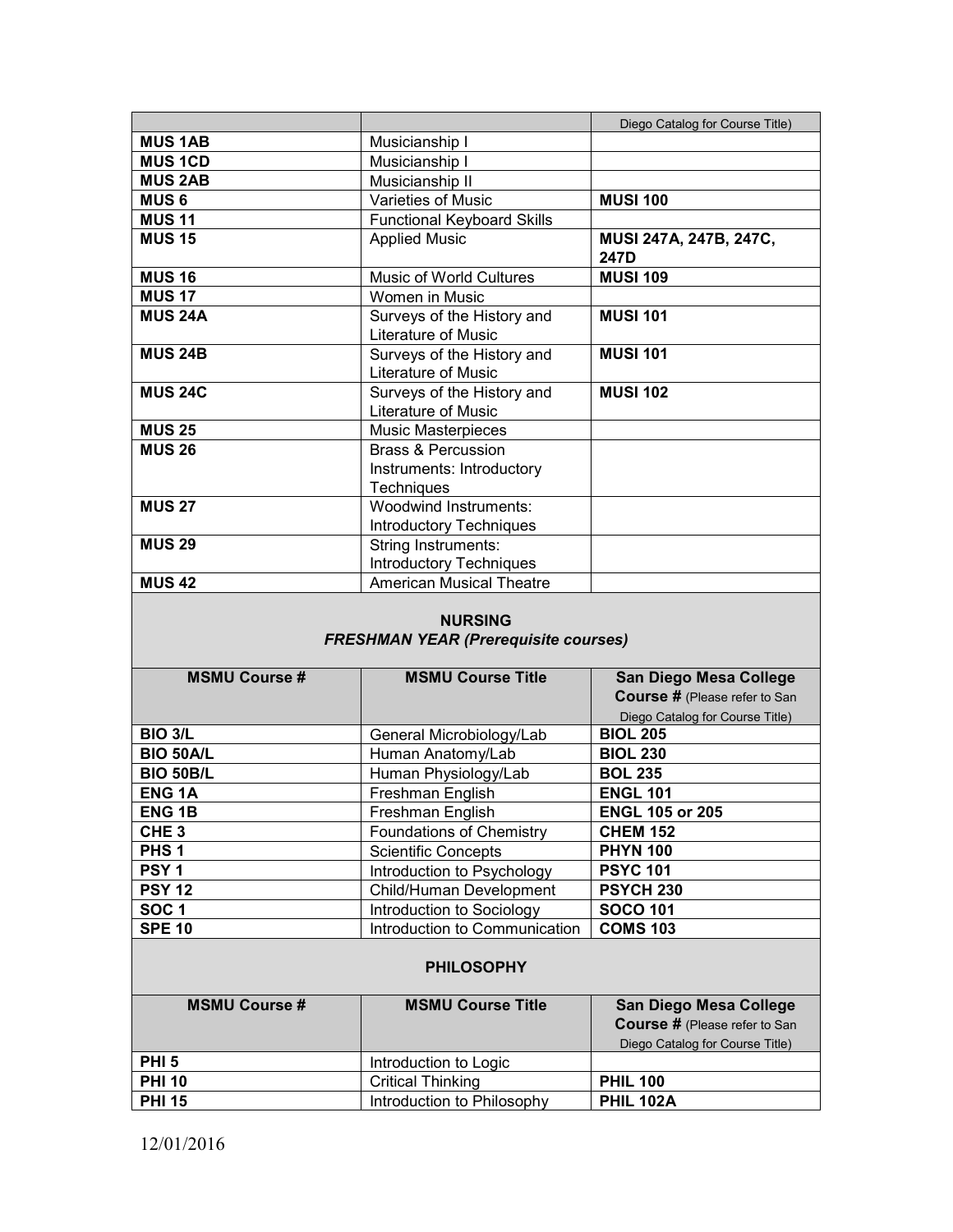| <b>PHI 16</b>            | Philosophy Through Popular                        |                                                                                            |
|--------------------------|---------------------------------------------------|--------------------------------------------------------------------------------------------|
|                          | Culture                                           |                                                                                            |
| <b>PHI 21</b>            | Moral Values and Ethical<br>Decisions             | <b>PHIL 102B</b>                                                                           |
| <b>PHI 92</b>            | Introduction to Business Ethics                   |                                                                                            |
|                          | <b>POLITICAL SCIENCE</b>                          |                                                                                            |
| <b>MSMU Course #</b>     | <b>MSMU Course Title</b>                          | San Diego Mesa College<br>Course # (Please refer to San<br>Diego Catalog for Course Title) |
| ECO <sub>2</sub>         | Macroeconomics                                    | <b>ECON 120</b>                                                                            |
| POL <sub>1</sub>         | American Government and                           | <b>POLI 102</b>                                                                            |
|                          | Institutions                                      |                                                                                            |
| POL <sub>2</sub>         | Introduction to World Politics                    | <b>POLI 103</b>                                                                            |
|                          | <b>PSYCHOLOGY</b>                                 |                                                                                            |
| <b>MSMU Course #</b>     | <b>MSMU Course Title</b>                          | San Diego Mesa College<br>Course # (Please refer to San<br>Diego Catalog for Course Title) |
| PSY <sub>1</sub>         | Introduction to Psychology                        | <b>PSYC 101</b>                                                                            |
| <b>PSY 12</b>            | Child/Human Development                           | <b>PSYCH 230</b>                                                                           |
| <b>PSY 40</b>            | <b>Basic Statistical Methods</b>                  | <b>PSYC 258</b>                                                                            |
| <b>PSY 52/L</b>          | Biological Psychology/Lab                         | <b>PSYC 260</b>                                                                            |
| <b>RELIGIOUS STUDIES</b> |                                                   |                                                                                            |
| <b>MSMU Course #</b>     | <b>MSMU Course Title</b>                          | San Diego Mesa College                                                                     |
|                          |                                                   | Course # (Please refer to San                                                              |
|                          |                                                   | Diego Catalog for Course Title)                                                            |
| <b>RST 11</b>            | Introduction to Hebrew<br>Scriptures              | <b>HUMA 104</b>                                                                            |
| <b>RST 15</b>            | Introduction to New Testament                     | <b>HUMA 103</b>                                                                            |
| <b>RST 21</b>            | Contemporary Catholicism                          |                                                                                            |
| <b>RST 23</b>            | Spiritual Journeys of Women                       |                                                                                            |
| <b>RST 25</b>            | Theology of Marriage and<br>Family                |                                                                                            |
| <b>RST 41</b>            | Introduction to Christian Ethics                  |                                                                                            |
| <b>RST 45</b>            | Contemporary Issues in<br><b>Christian Ethics</b> |                                                                                            |
| <b>RST 49</b>            | Biomedical Issues in Christian<br><b>Ethics</b>   |                                                                                            |
| <b>RST 61</b>            | <b>World Religions</b>                            | <b>HUMA 106</b>                                                                            |
| <b>RST 70</b>            | Faith and Human                                   |                                                                                            |
|                          | Development                                       |                                                                                            |
| <b>RST 78</b>            | Death and Afterlife                               |                                                                                            |
| <b>SOCIAL WORK</b>       |                                                   |                                                                                            |
| <b>MSMU Course #</b>     | <b>MSMU Course Title</b>                          | San Diego Mesa College<br><b>Course # (Please refer to San</b>                             |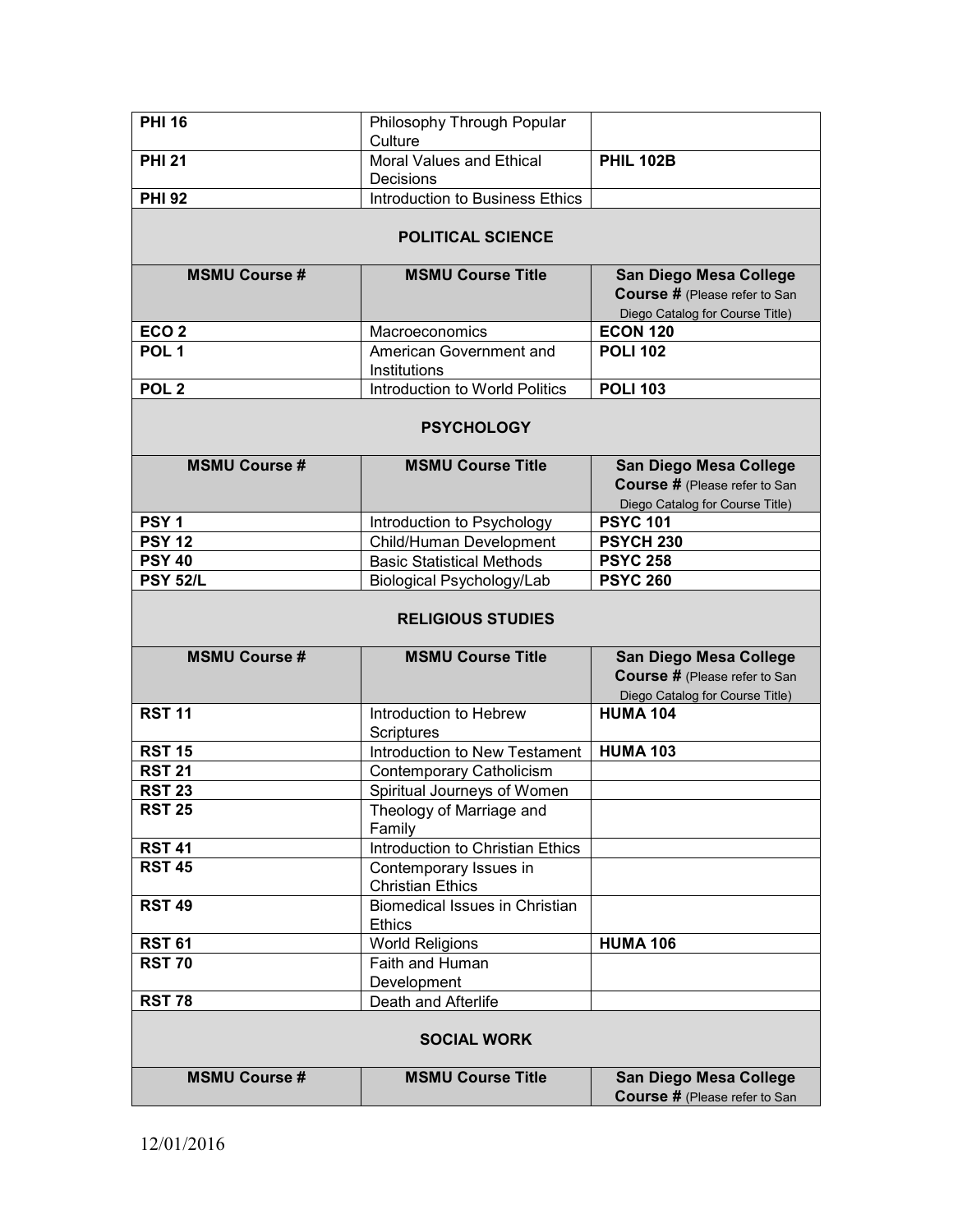|                  |                                      | Diego Catalog for Course Title) |
|------------------|--------------------------------------|---------------------------------|
| <b>MTH 38</b>    | Elements of Probability and          | <b>MATH 119</b>                 |
|                  | <b>Statistics</b>                    |                                 |
| <b>PSY 40</b>    | <b>Basic Statistical Methods</b>     | <b>PSYC 258</b>                 |
| SOC <sub>1</sub> | Introduction to Sociology            | <b>SOCO 101</b>                 |
| SOC <sub>6</sub> | The Family, Child and                | <b>CHIL 141</b>                 |
|                  | Community                            |                                 |
| SOC <sub>7</sub> | Introduction to Human                |                                 |
|                  | <b>Services</b>                      |                                 |
| <b>SOC 10</b>    | Deviance and Youth                   |                                 |
| <b>SOC 13</b>    | <b>Anatomy for Social Services</b>   | <b>BIOL 230</b>                 |
| <b>SOC 38</b>    | <b>Statistics for Social Science</b> | <b>PSYC 258</b>                 |
| <b>SOC 94</b>    | Topics in Aging                      |                                 |

# **SOCIOLOGY**

| <b>MSMU Course #</b> | <b>MSMU Course Title</b>    | San Diego Mesa College<br><b>Course #</b> (Please refer to San |
|----------------------|-----------------------------|----------------------------------------------------------------|
|                      |                             | Diego Catalog for Course Title)                                |
| <b>SOC1</b>          | Introduction to Sociology   | <b>SOCO 101</b>                                                |
| SOC <sub>6</sub>     | The Family, Child, and      | <b>CHIL 141</b>                                                |
|                      | Community                   |                                                                |
| <b>SOC 7</b>         | Introduction to Human       |                                                                |
|                      | Services                    |                                                                |
| <b>SOC 10</b>        | Deviance and Youth          |                                                                |
| <b>SOC 13</b>        | Anatomy for Social Services | <b>BIOL 230</b>                                                |
| <b>SOC 49</b>        | Multicultural Issues in     |                                                                |
|                      | Healthcare                  |                                                                |
| <b>SOC 94</b>        | Topics in Aging             |                                                                |

# **SPANISH/LATIN AMERICAN STUDIES**

| <b>MSMU Course #</b> | <b>MSMU Course Title</b>                                                    | <b>San Diego Mesa College</b><br><b>Course #</b> (Please refer to San<br>Diego Catalog for Course Title) |
|----------------------|-----------------------------------------------------------------------------|----------------------------------------------------------------------------------------------------------|
| SPA <sub>1</sub>     | Elementary Spanish I                                                        | <b>SPAN 101</b>                                                                                          |
| SPA <sub>2</sub>     | <b>Elementary Spanish II</b>                                                | <b>SPAN 102</b>                                                                                          |
| SPA <sub>3</sub>     | Intermediate Spanish III                                                    | <b>SPAN 201</b>                                                                                          |
| SPA <sub>4</sub>     | Intermediate Spanish IV                                                     |                                                                                                          |
| <b>SPA 44</b>        | Spanish-speaking Civilizations<br>and Cultures in the Americas<br>and Spain | <b>ANTH 215</b>                                                                                          |

## **MUSIC SCORING FOR MEDIA MINOR**

| <b>MSMU Course #</b> | <b>MSMU Course Title</b> | <b>San Diego Mesa College</b>        |
|----------------------|--------------------------|--------------------------------------|
|                      |                          | <b>Course #</b> (Please refer to San |
|                      |                          | Diego Catalog for Course Title)      |
| <b>MUS3</b>          | <b>Discovering Music</b> | <b>MUS 150A</b>                      |
|                      | <b>Fundamentals</b>      |                                      |
| <b>MUS 13</b>        | Applied Music:           |                                      |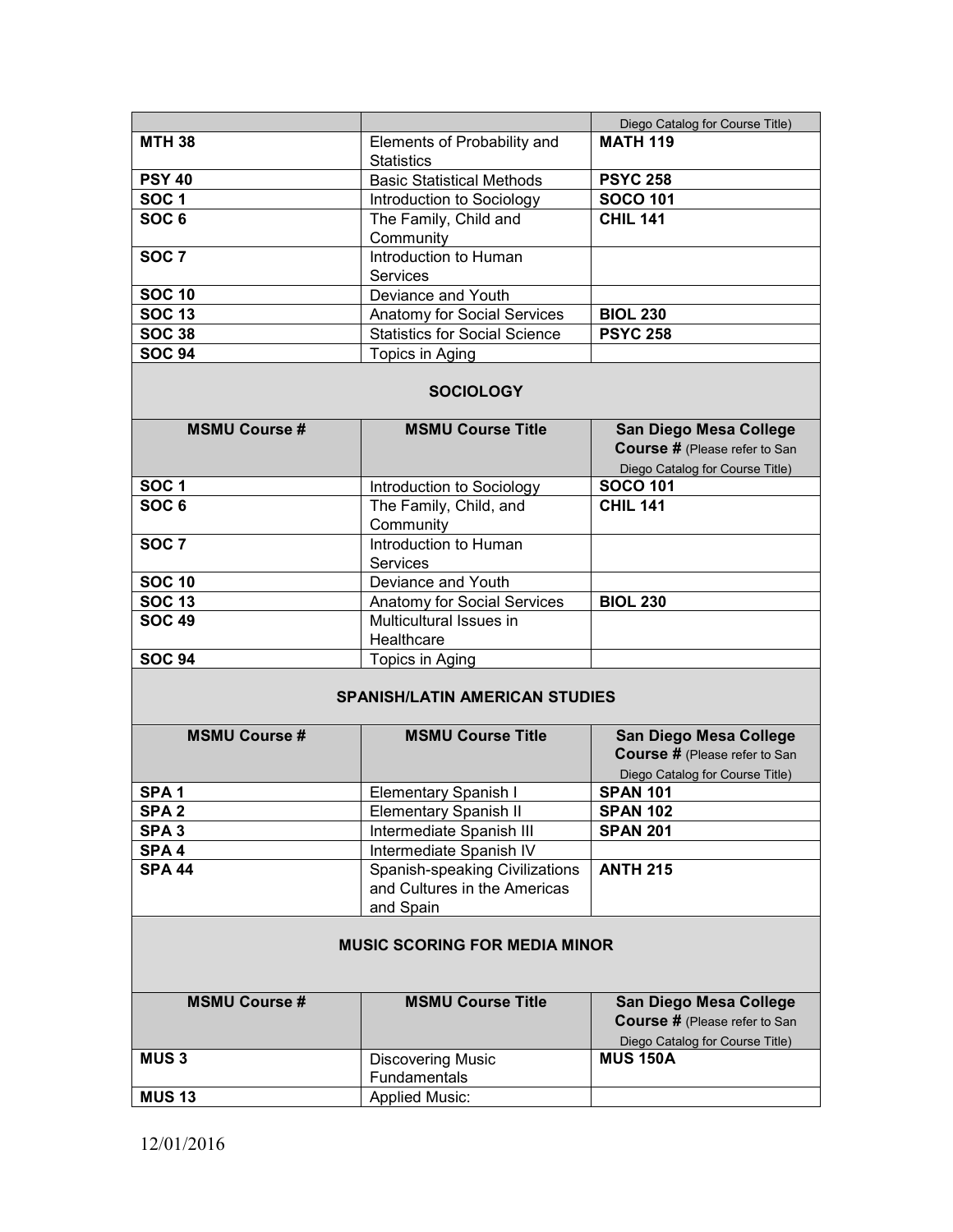|                                       | Instrumental/Vocal for Non-<br><b>Music Majors</b> |                                 |
|---------------------------------------|----------------------------------------------------|---------------------------------|
| <b>MULTIMEDIA COMMUNICATION MINOR</b> |                                                    |                                 |
| <b>MSMU Course #</b>                  | <b>MSMU Course Title</b>                           | <b>San Diego Mesa College</b>   |
|                                       |                                                    | Course # (Please refer to San   |
|                                       |                                                    | Diego Catalog for Course Title) |
| <b>ART 15</b>                         | <b>Computer Graphics</b>                           | <b>ARTF 150B</b>                |
| <b>SOC 30</b>                         | <b>Human Communication</b>                         |                                 |

# **SECTION III**

## **LIBERAL STUDIES**

Students planning to major in Liberal Studies at Mount Saint Mary's University may take the following courses at San Diego Mesa College to meet selected subject matter content requirements.

No community college coursework counts as upper division units at MSMU. Students who transfer a lower division course toward an upper division requirement must still complete a total of 45 upper division units at MSMU.

#### **\*One additional Course in Philosophy or Religious Studies to equal 15 units in Philosophy & Religious Studies that meets MSMU Articulation Agreement**

| <b>MSMU Course #</b>  | <b>MSMU Course Title</b>         | San Diego Mesa College<br><b>Course # (Please refer to San</b> |
|-----------------------|----------------------------------|----------------------------------------------------------------|
|                       |                                  | Diego Catalog for Course Title)                                |
| <b>ENG 1A, 1B</b>     | <b>Freshman English</b>          | ENGL 101, 105, 205                                             |
| <b>ENG Literature</b> |                                  |                                                                |
| <b>SPE 10</b>         | Introduction to<br>Communication | <b>COMS 103</b>                                                |
| SPA <sub>1</sub>      | <b>Elementary Spanish I</b>      | <b>SPAN 101</b>                                                |
| SPA <sub>2</sub>      | <b>Elementary Spanish II</b>     | <b>SPAN 102</b>                                                |
| <b>MTH 50</b>         | <b>Elementary Number</b>         | <b>MATH 210A</b>                                               |
|                       | <b>Systems</b>                   |                                                                |
| <b>MTH 51</b>         | <b>Elements of Geometry and</b>  | <b>MATH 210B</b>                                               |
|                       | <b>Statistics</b>                |                                                                |
| BIO 5 with lab        | <b>Life Sciences</b>             | <b>BIOL 107</b>                                                |
| <b>BIO 10</b>         | <b>Health Science</b>            |                                                                |
| <b>PHI 92</b>         | <b>Business Ethics</b>           | <b>No Equivalent</b>                                           |
| PHS 2A with lab       | <b>General Physical Science</b>  | <b>PHYN 100</b>                                                |
| *Study of Physics     |                                  |                                                                |
| *Study of Chemistry   |                                  |                                                                |
| PHS 2B                | <b>General Physical Science</b>  |                                                                |
| *Study of Astronomy   |                                  |                                                                |
| *Study of Geology     |                                  |                                                                |
| *Study of physics,    |                                  |                                                                |